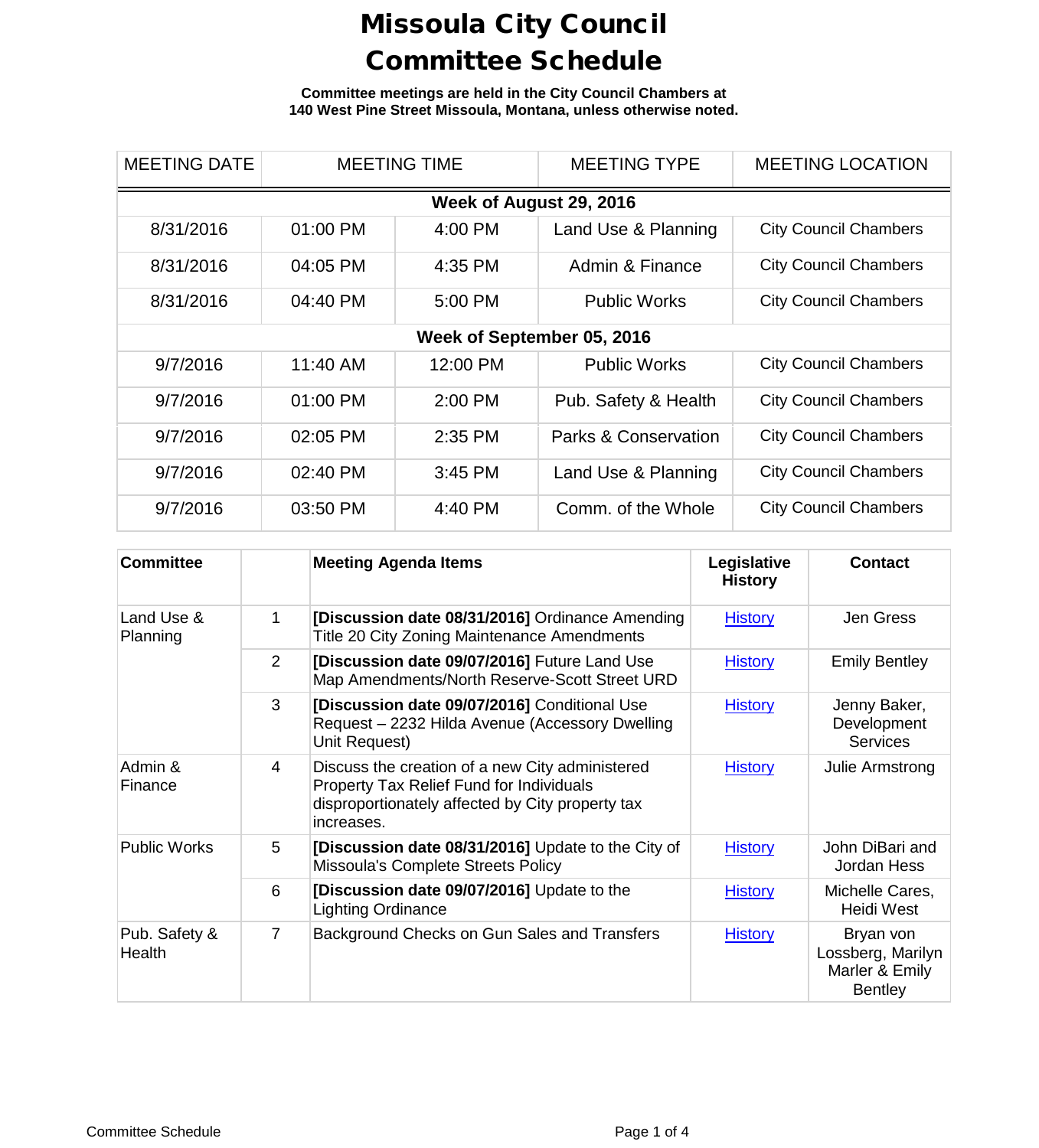**Committee meetings are held in the City Council Chambers at 140 West Pine Street Missoula, Montana, unless otherwise noted.**

| Parks &<br>Conservation | 8  | Missoula County Public Schools request for an<br>underground fiber optic line easement in Playfair and<br>Honeysuckle Parks. | <b>History</b> | David Selvage         |
|-------------------------|----|------------------------------------------------------------------------------------------------------------------------------|----------------|-----------------------|
| Comm. of the<br>Whole   | 9  | Mountain Water Acquisition Update                                                                                            | <b>History</b> | Bryan von<br>Lossberg |
|                         | 10 | Missoula Economic Partnership Contract                                                                                       | <b>History</b> | Dale Bickell          |

*The following items have been referred to City Council committees, but the committees will not discuss them in the coming week:*

| <b>Committee</b>        |                | <b>Held Meeting Agenda Items</b>                                                                                                                                                       | Legislative<br><b>History</b> | <b>Contact</b>                                       |
|-------------------------|----------------|----------------------------------------------------------------------------------------------------------------------------------------------------------------------------------------|-------------------------------|------------------------------------------------------|
| Parks &<br>Conservation | 1              | Urban Forest Management Plan Update                                                                                                                                                    | <b>History</b>                | Chris Boza                                           |
| Comm. of the<br>Whole   | $\overline{2}$ | Missoula Parking Commission Presentation                                                                                                                                               | <b>History</b>                | <b>Michelle Cares</b>                                |
|                         | 3              | Missoula Downtown Master Plan implementation<br>committee update                                                                                                                       | <b>History</b>                | Bryan von Lossberg                                   |
|                         | $\overline{4}$ | Missoula Chamber of Commerce Update                                                                                                                                                    | <b>History</b>                | <b>Marilyn Marler</b>                                |
|                         | 5              | Updates from Council representatives on the Health<br>Board, Community Forum, Transportation Policy<br>Coordinating Committee, other boards and<br>commissions as necessary. (Ongoing) | <b>History</b>                | <b>Marilyn Marler</b>                                |
|                         | 6              | <b>Broadband RFP</b>                                                                                                                                                                   | <b>History</b>                | Bryan von Lossberg                                   |
|                         | $\overline{7}$ | Review membership in Alliance for Innovation                                                                                                                                           | <b>History</b>                | Marty Rehbein, City<br><b>Clerk</b>                  |
|                         | 8              | <b>Hotel Fox Update Presentation</b>                                                                                                                                                   | <b>History</b>                | Chris Behan                                          |
|                         | 9              | Joint meeting with the Board of County<br>Commissioners regarding Missoula County<br>Fairgrounds planning activities and development                                                   | <b>History</b>                | John DiBari &<br><b>Marilyn Marler</b>               |
| Land Use &<br>Planning  | 10             | Architectural Design Standards/Guidelines                                                                                                                                              | <b>History</b>                | Laval Means,<br>Development<br><b>Services</b>       |
|                         | 11             | Discussion to amend Title 20 to better address<br>tourist homes                                                                                                                        | <b>History</b>                | John DiBari and<br>Bryan von Lossberg                |
|                         | 12             | Presentation on Missoula Mercantile Building/New<br>Mixed-Use Project                                                                                                                  | <b>History</b>                | <b>Emily Bentley</b>                                 |
|                         | 13             | MCPB update to the LUP committee                                                                                                                                                       | <b>History</b>                | John DiBari                                          |
|                         | 14             | Planning Division Work Plan                                                                                                                                                            | <b>History</b>                | Laval Means,<br><b>Planning Division</b><br>Manager, |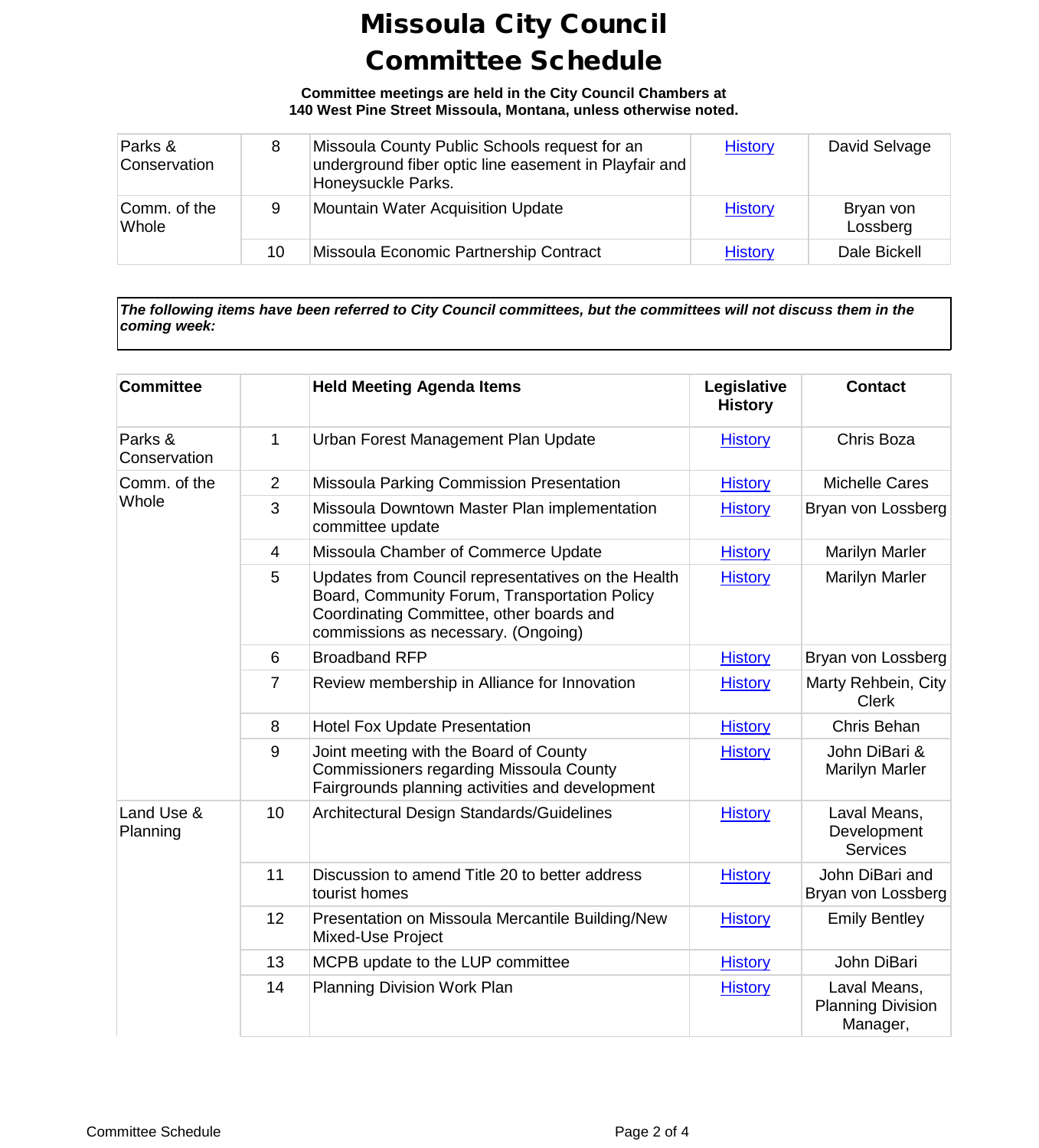**Committee meetings are held in the City Council Chambers at 140 West Pine Street Missoula, Montana, unless otherwise noted.**

|                     |    |                                                                                                                                                                     |                | Development<br><b>Services</b>                                        |
|---------------------|----|---------------------------------------------------------------------------------------------------------------------------------------------------------------------|----------------|-----------------------------------------------------------------------|
|                     | 15 | Development Services LU&P Related Boards                                                                                                                            | <b>History</b> | <b>Michelle Cares</b>                                                 |
|                     | 16 | Annexation, (see separate list at City Clerk's Office<br>for pending annexations) (Ongoing in committee)                                                            | <b>History</b> | Marty Rehbein                                                         |
|                     | 17 | Adopt broadband standards for the City of Missoula                                                                                                                  | <b>History</b> | Brian von Lossberg                                                    |
|                     | 18 | Adopt new floodplain ordinance                                                                                                                                      | <b>History</b> | <b>Wade Humphries</b>                                                 |
| Pub. Safety &       | 19 | <b>Amend City Smoking Ordinance</b>                                                                                                                                 | <b>History</b> | <b>Health Department</b>                                              |
| Health              | 20 | Fire Department update.                                                                                                                                             | <b>History</b> | Jason Diehl                                                           |
|                     | 21 | Health Department update.                                                                                                                                           | <b>History</b> | Ellen Leahy                                                           |
|                     | 22 | Missoula City/County Animal Control Update                                                                                                                          | <b>History</b> | Jeff Darrah                                                           |
|                     | 23 | Fire Department update.                                                                                                                                             | <b>History</b> | Jason Diehl                                                           |
|                     | 24 | Safety aspects of management of the urban deer<br>population in the city of Missoula.                                                                               | <b>History</b> | Jon Wilkins                                                           |
|                     | 25 | Crime Victim Advocate Office Update                                                                                                                                 | <b>History</b> | Jon Wilkins                                                           |
|                     | 26 | Police Department update.                                                                                                                                           | <b>History</b> | Mike Brady                                                            |
|                     | 27 | Missoula Aging Services, Initiatives and Services<br>Update - Susan Kohler                                                                                          | <b>History</b> | Jon Wilkins                                                           |
| <b>Public Works</b> | 28 | Ordinance Creating the Water Utility, Adopting Rules<br>and Regulations and Adopting the Current Mountain<br><b>Water Fee Structure</b>                             | <b>History</b> | John Wilson,<br><b>Director of Public</b><br><b>Works</b>             |
|                     | 29 | <b>Federal and State Stormwater Regulations</b>                                                                                                                     | <b>History</b> | John Wilson                                                           |
|                     | 30 | Update to Ordinance 12.22 Parking Facility<br>Maintenance                                                                                                           | <b>History</b> | Doug Harby                                                            |
|                     | 31 | Possible Transportation Impact Fees from School<br>Projects                                                                                                         | <b>History</b> | <b>Marilyn Marler</b>                                                 |
|                     | 32 | Discuss Missoula County Local Option Fuel Tax                                                                                                                       | <b>History</b> | Jessica Morris,<br>AICP,<br>Transportation<br><b>Planning Manager</b> |
|                     | 33 | Update Parking Facility ordinance relating to the<br>Americans With Disabilities Act.                                                                               | <b>History</b> | <b>Michelle Cares</b>                                                 |
|                     | 34 | Joint Trenching Agreement between utilities and City<br>of Missoula                                                                                                 | <b>History</b> | Bryan von Lossberg                                                    |
|                     | 35 | Sidewalk dining discussion Thomas Meagher Bar<br>located at 130 West Pine (The request for an<br>encroachment permit was tabled in committee:<br>December 16, 2015) | <b>History</b> | <b>Marilyn Marler</b>                                                 |
|                     | 36 | <b>Traffic Control Devices Including Marked Crosswalks</b><br><b>Administrative Rule</b>                                                                            | <b>History</b> | Jordan Hess                                                           |